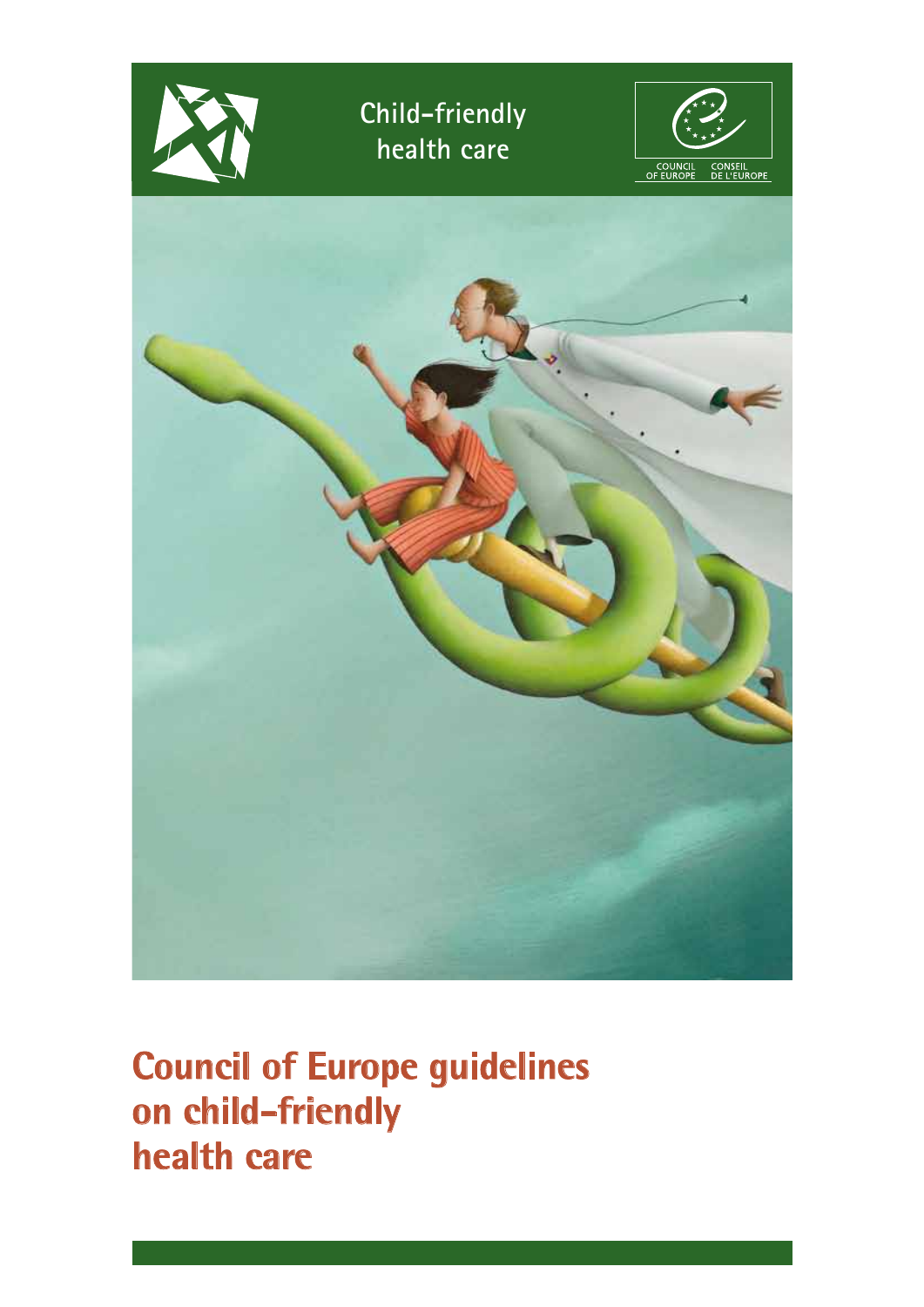



## **Guidelines on child-friendly health care**

#### *Table of contents*

| A. The rights underpinning the child-friendly health care approach  8<br>Participation<br>Promotion<br>Protection<br>Prevention<br>Provision |
|----------------------------------------------------------------------------------------------------------------------------------------------|
|                                                                                                                                              |
| C. Application and advantages of the child-friendly health care approach  12                                                                 |
| Participation<br>Promotion<br>Protection<br>Prevention<br>Provision                                                                          |
|                                                                                                                                              |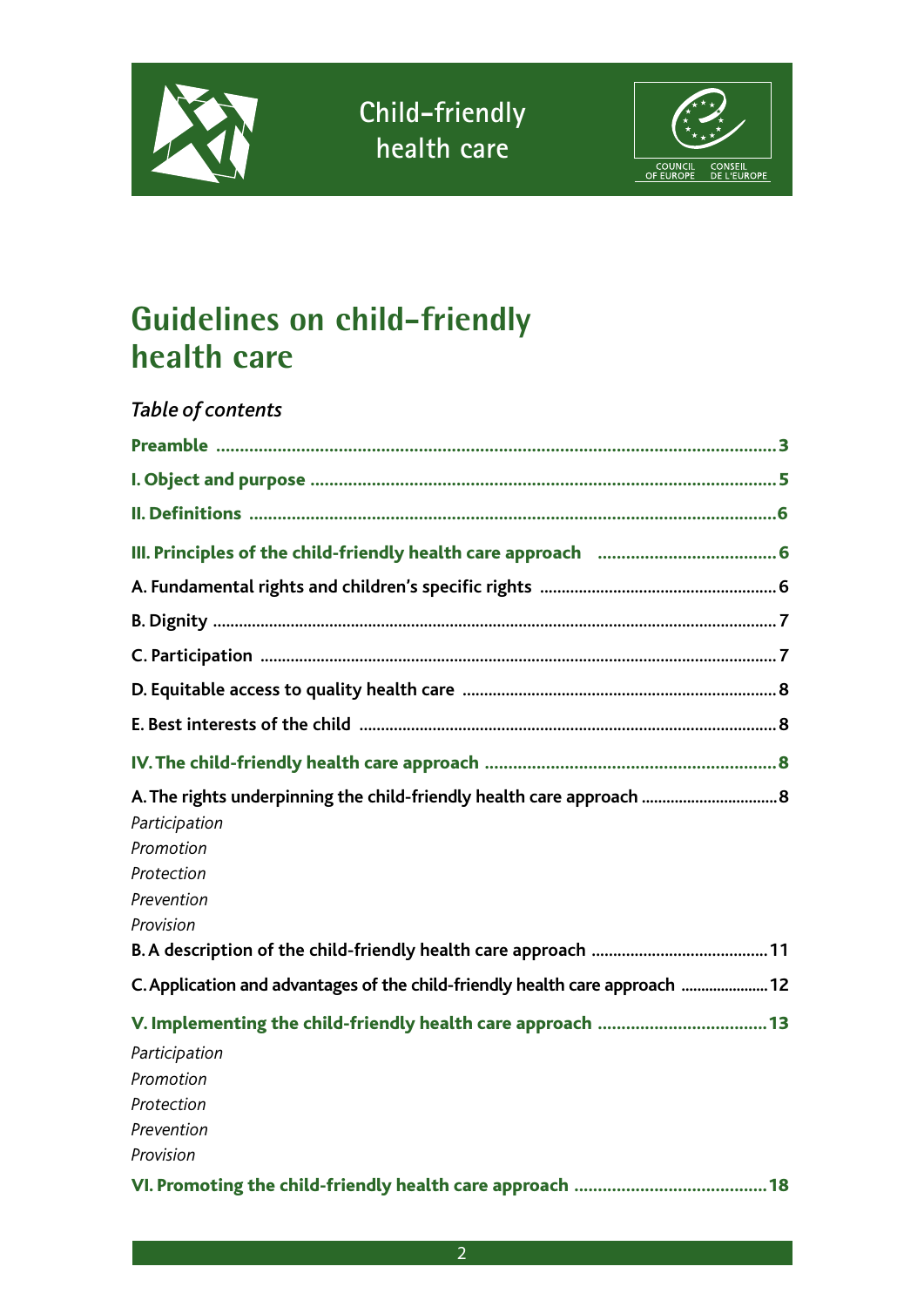



## **Guidelines on child-friendly health care**

*(Adopted by the Committee of Ministers on 21 September 2011 at the 1121st meeting of the Ministers' Deputies)*

# **Preamble**

The Committee of Ministers,

Considering that the aim of the Council of Europe is to achieve greater unity between its member states, *inter alia*, by promoting the adoption of common rules and actions;

Considering the necessity of ensuring the effective implementation of existing binding universal and European standards protecting and promoting children's rights in general, as well as those covering aspects specific to health care, including:

- the United Nations Covenant on Economic, Social and Cultural Rights (1966), and in particular its Article 12 on the right to the highest attainable standard of health;
- the United Nations Convention on the Rights of the Child (1989);
- the United Nations Convention on the Rights of Persons with Disabilities (2006);
- the Convention for the Protection of Human Rights and Fundamental Freedoms (1950, ETS No. 5);
- the European Social Charter (1961, ETS No. 35) and the Revised European Social Charter (1996, ETS No. 163);
- the European Convention on the Exercise of Children's Rights (1996, ETS No. 160);
- the European Convention for the Prevention of Torture and Inhuman or Degrading Treatment or Punishment (1987, ETS No. 126);
- the Council of Europe Convention on the Protection of Children against Sexual Exploitation and Sexual Abuse (2007, CETS No. 201);
- the Convention for the Protection of Human Rights and Dignity of the Human Being with regard to the Application of Biology and Medicine: Convention on Human Rights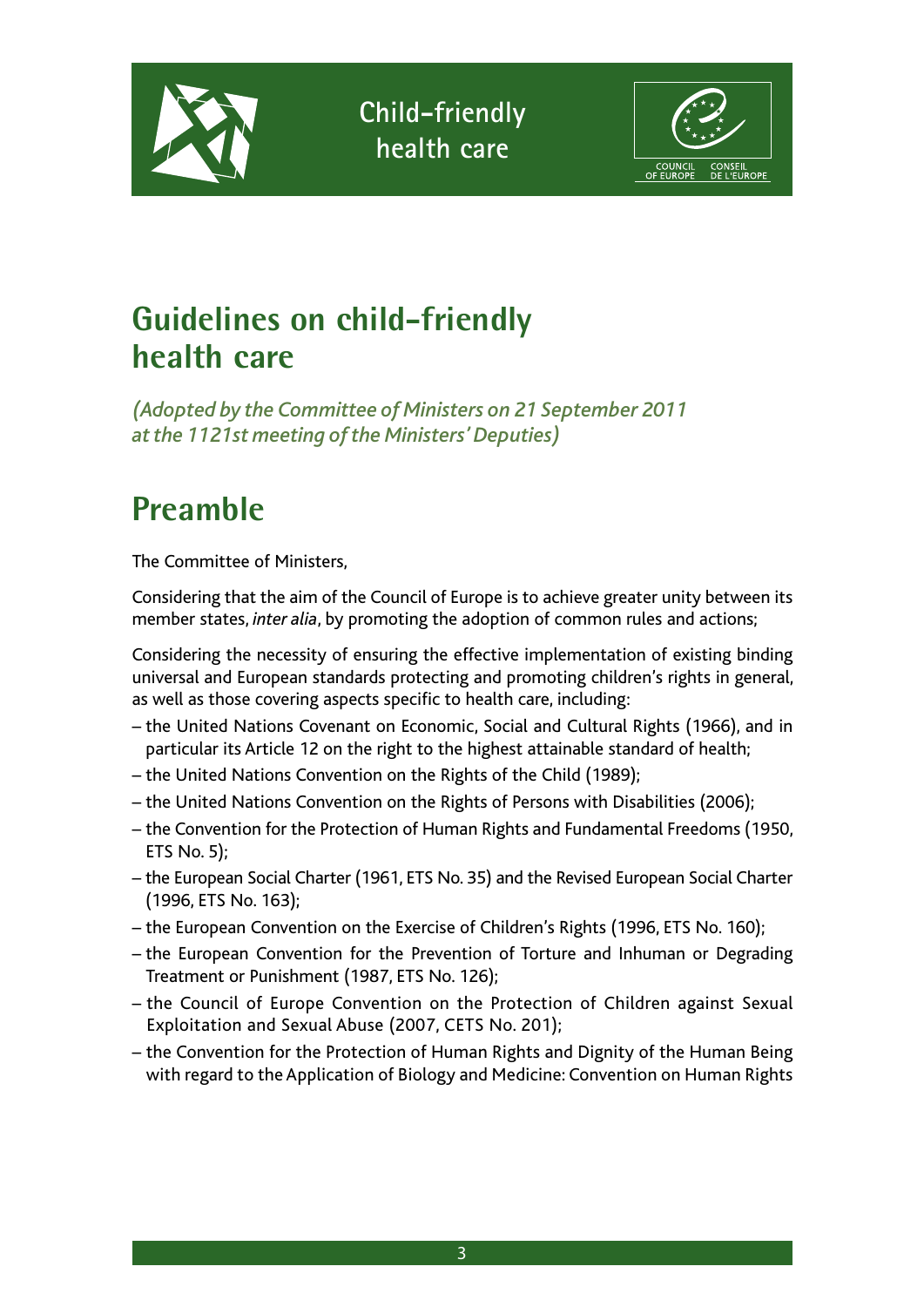

Recalling relevant texts adopted by the Committee of Ministers concerning children<sup>1</sup> and those concerning health care;<sup>2</sup>

Bearing in mind the Charter for Health Promotion (1986, Ottawa), and the European Charter for Children in Hospitals (1988, Leiden);

Bearing in mind that all Council of Europe member states adopted and are implementing the health for all policy framework "Health 21" for the World Health Organization (WHO) European Region in particular its target 4 – health of young people;

Taking into account the relevant recommendations of the Parliamentary Assembly of the Council of Europe and statements of the Council of Europe Commissioner for Human Rights;

Referring to the work of the Council of Europe Programme "Building a Europe for and with children", its 2009-2011 Strategy for the Rights of the Child and the future 2012-2015 Strategy for the Rights of the Child;

Recognising children as bearers of rights, including the right to the enjoyment of the highest attainable standard of health, the right to be protected, the right not to be discriminated against and the right to express their views and participate, the views of the child being given due weight in accordance with the child's age and degree of maturity;

Bearing in mind that, in all actions concerning children, the best interests of the child shall be a primary consideration;

Considering that, whenever appropriate, children's parents, other family members and carers should be closely involved in decisions relating to their health;

Considering that children, by reason of their physical and mental immaturity, need special safeguards and care, and that there are significant inequalities between and within member states of the Council of Europe in the determinants of health, access to health care and the quality of health care;

Recognising that promoting the health and well-being of children, with particular attention to the safety and quality of services, is important to society as a whole;

<sup>1.</sup> Guidelines on child-friendly justice, adopted on 17 November 2010; Recommendation CM/Rec(2010)2 on deinstitutionalisation and community living of children with disabilities; Recommendation CM/Rec(2009)10 on integrated national strategies for the protection of children from violence; Recommendation Rec(98)8 on children's participation in family and social life.

<sup>2.</sup> Recommendation Rec(2006)7 on management of patient safety and prevention of adverse events in health care;

Recommendation Rec(2006)5 on the Council of Europe Action Plan to promote the rights and full participation of people with disabilities in society: improving the quality of life of people with disabilities in Europe 2006-2015;

Recommendation Rec(2000)5 on the development of structures for citizen and patient participation in the decision-making process affecting health care.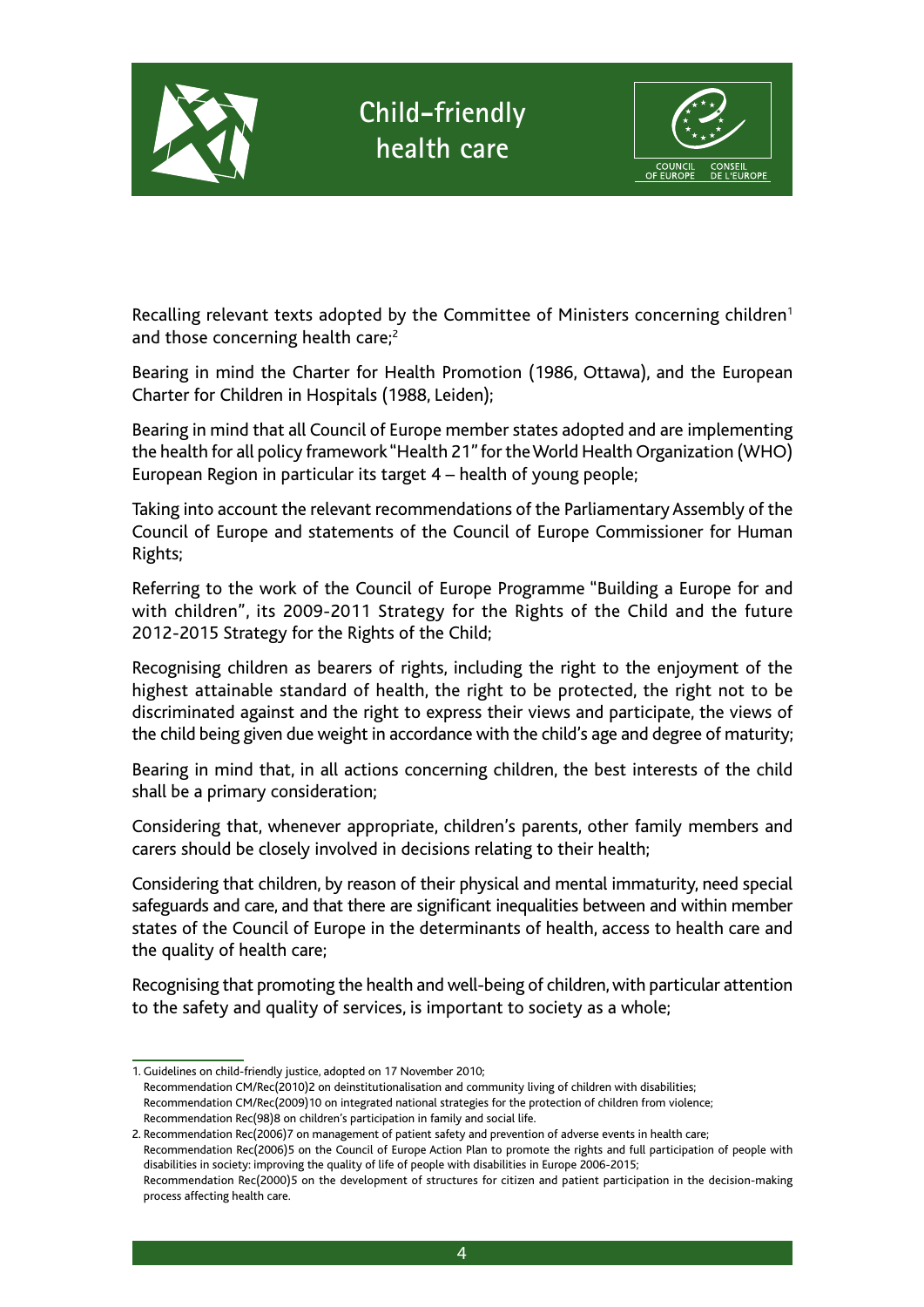



Conscious of a substantial change in the epidemiology of morbidity and mortality in children over the last half century throughout Europe and the cost-effectiveness of new evidence-based child-friendly health care approaches, investing in integrated services for vulnerable and disadvantaged children and families, with long-term gains in health, well-being and life chances;

Emphasising the need to create coherent policies and synergies towards a co-ordinated approach for children at all levels of government and at all levels of health-service provision in particular;

Recognising the importance of ensuring participation of civil society, in particular bodies which aim to promote the rights of the child, in the elaboration and dissemination of a child-friendly health care approach,

Adopts the following guidelines on child-friendly health care to serve as a practical tool for the governments of the member states in endorsing, adopting, implementing and monitoring the child-friendly health care approach contained therein and adapting their health care systems for children and families to the specific rights, interests and needs of children;

Invites the governments of the member states to ensure that the guidelines are widely disseminated among all authorities, service providers, groups representing the interests of children and families and other stakeholders responsible for or involved with children's rights, particularly in health care.

## **I. Object and purpose**

- 1. The guidelines on child-friendly health care propose an integrated approach to the development of the full range of child health care activities.
- 2. This approach places children's rights, needs and resources at the centre of health care activities, taking into account their family and social environment. It promotes policies to deliver child-oriented services based on child-specific developmental needs and evolving capacities, ensuring children's participation at every level of decision making, in accordance with their age and degree of maturity.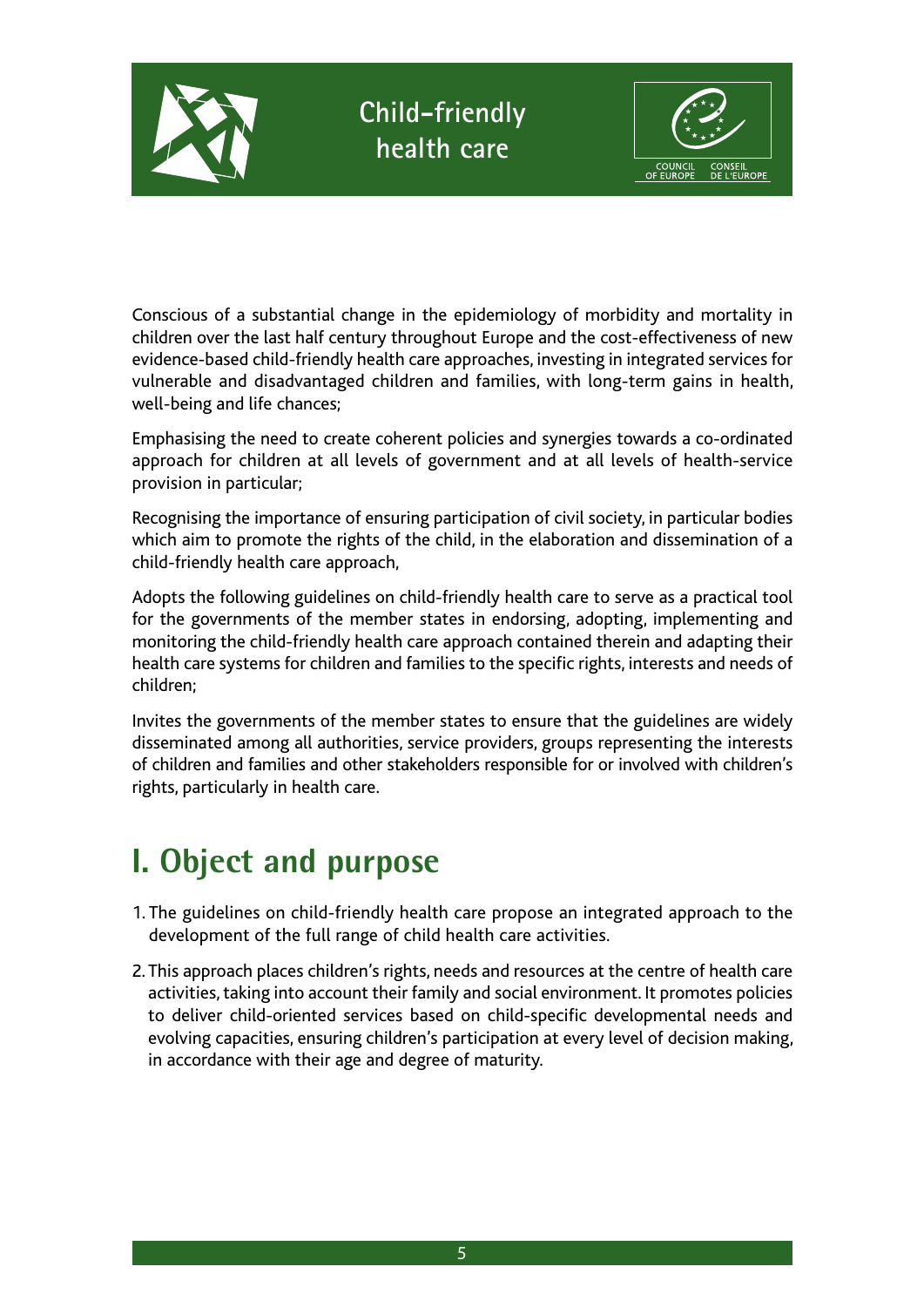



## **II. Definitions**

- 3. For the purposes of these guidelines on child-friendly health care (hereafter "the guidelines"), "child-friendly health care" refers to health care policy and practice that are centred on children's rights, needs, characteristics, assets and evolving capacities, taking into account their own opinion.
- 4. A "child" means any person under the age of 18;
- 5. A "parent" refers to the person(s) with parental responsibility according to national law. In case the parent(s) is/are absent or no longer holding parental responsibility, this can be a guardian or an appointed legal representative.

### **III. Principles of the child-friendly health care approach**

6. The guidelines build on the existing principles enshrined in the instruments referred to in the preamble. They are further developed in the following sections and apply to all chapters of the guidelines.

### **A. Fundamental rights and children's specific rights**

- 7. All children should be considered and treated as bearers of human rights as proclaimed in the existing international instruments.
- 8. It is also recognised that children are entitled to special care and assistance, and that children in difficult conditions need special consideration<sup>3</sup>.
- 9. The rights of children shall be secured without discrimination on any ground such as sex, race, colour, language, religion, political or other opinion, national or social origin, association with a national minority, property, birth or other status.

<sup>3.</sup> Preamble of the United Nations Convention on the Rights of the Child.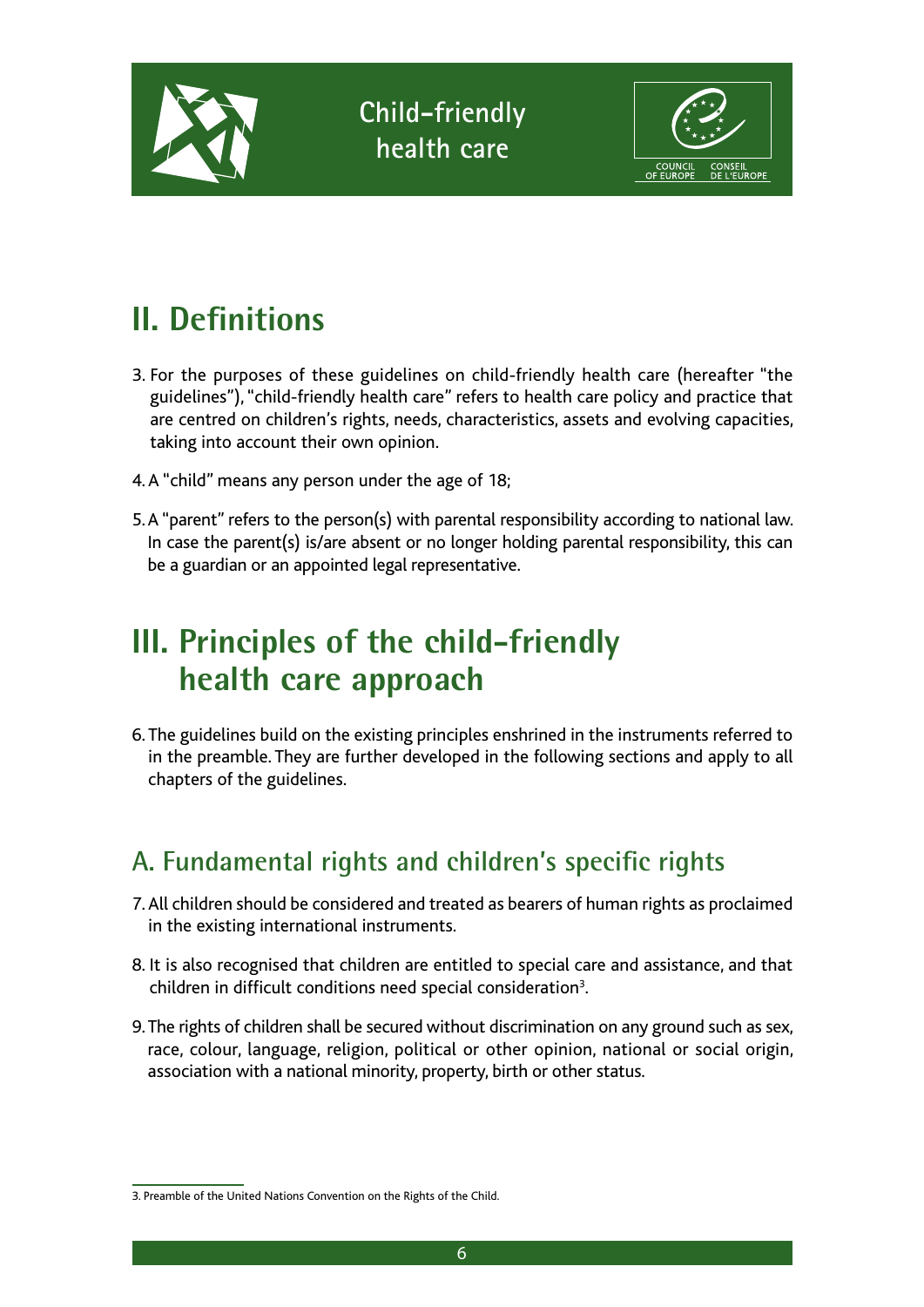

### **B. Dignity**

10. All children should be treated with care, sensitivity, fairness and respect throughout any health care intervention, with special attention for their personal situation, well-being and specific needs, and with full respect for their physical and psychological integrity.

### **C. Participation**

- 11. It is an established principle that a child who is capable of forming his or her own views has the right to express those views freely in all matters affecting himself or herself, the views of the child being given due weight in accordance with the child's age and maturity.<sup>4</sup>
- 12. In the health field, this principle has two dimensions:
	- i. When a child, according to law, is able to consent to an intervention, the intervention may only be carried out after the child has given his or her free and informed consent. When, according to law, the child does not have the capacity to consent to an intervention, the opinion of the child shall be taken into account as an increasingly determining factor in proportion to his or her age and degree of maturity. Children should be given appropriate information beforehand.
	- ii. Children should also be considered as active members of society, and not as mere passive subjects of decisions taken by adults. This implies, taking into consideration their age and degree of maturity, their being informed and consulted, and given the opportunity to take part in social decision-making processes on health care issues, including the assessment, planning and improvement of health care services.

<sup>4.</sup> Article 12 of the United Nations Convention on the Rights of the Child.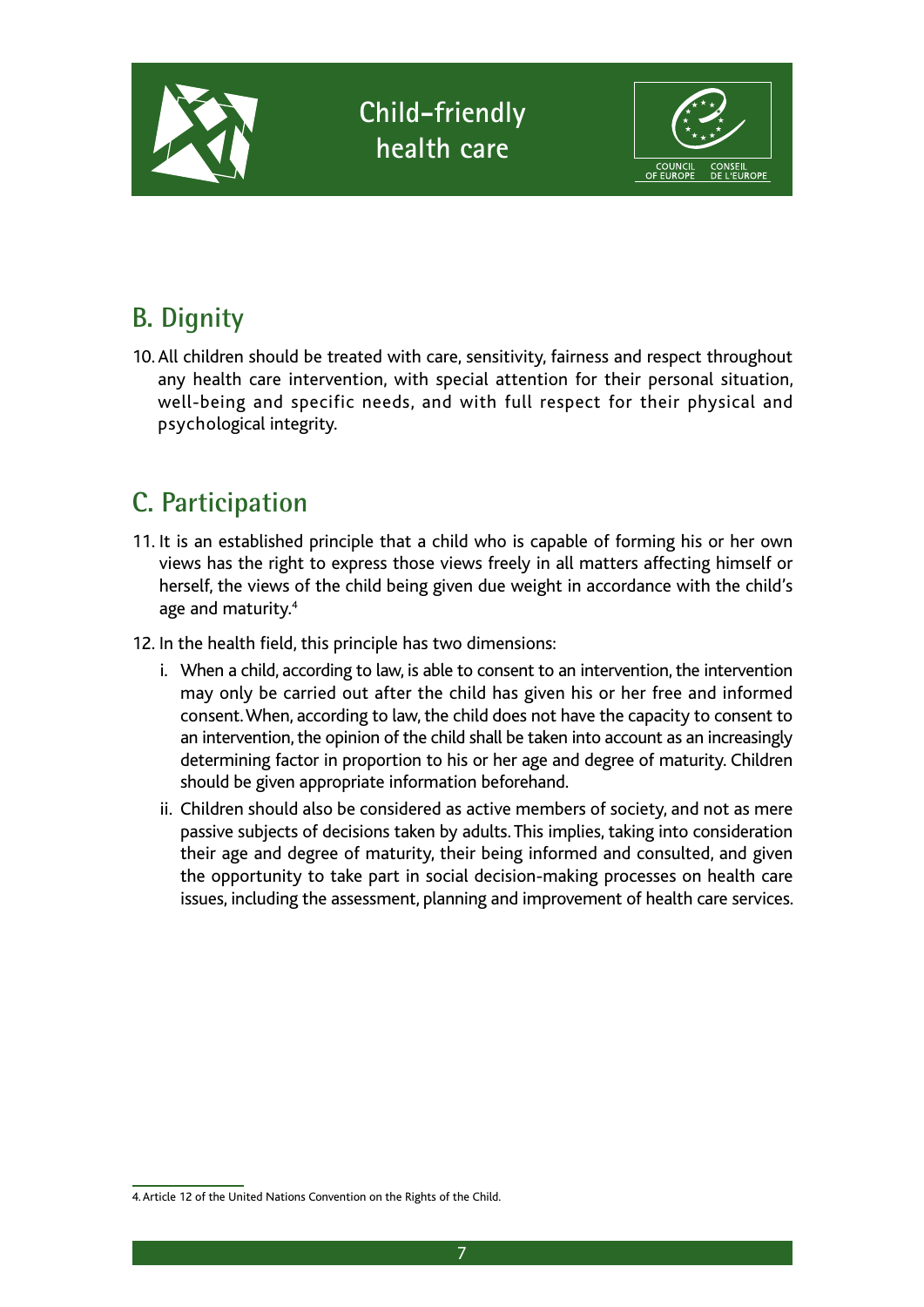

### **D. Equitable access to quality health care**

- 13. All children should have equitable access to quality health care services. This includes prevention, promotion, protection and provision of services with the active involvement of children.
- 14. Specific health care provision may be needed for more vulnerable children, such as children with disabilities, children in residential institutions, homeless and street children, children living in low-income families, Roma children, migrant children, refugee and asylum-seeking children, unaccompanied children and abused and neglected children.

### **E. Best interests of the child**

- 15. In all actions concerning children, the best interests of the child should be a primary consideration.5
- 16. In assessing the best interests of the child, all his or her rights and interests should be taken into account. Potentially conflicting rights and interests, such as the right to protection and the right to participation, should be carefully weighed to determine the best interests of the child in the circumstances of each case.

## **IV. The child-friendly health care approach**

### **A. The rights underpinning the child-friendly health care approach**

17. The child-friendly health care approach constitutes an integrated conceptual and operational framework which fully respects children's rights, health needs and resources and therefore underpins all models and programmes.

<sup>5.</sup> Article 3 of the United Nations Convention on the Rights of the Child.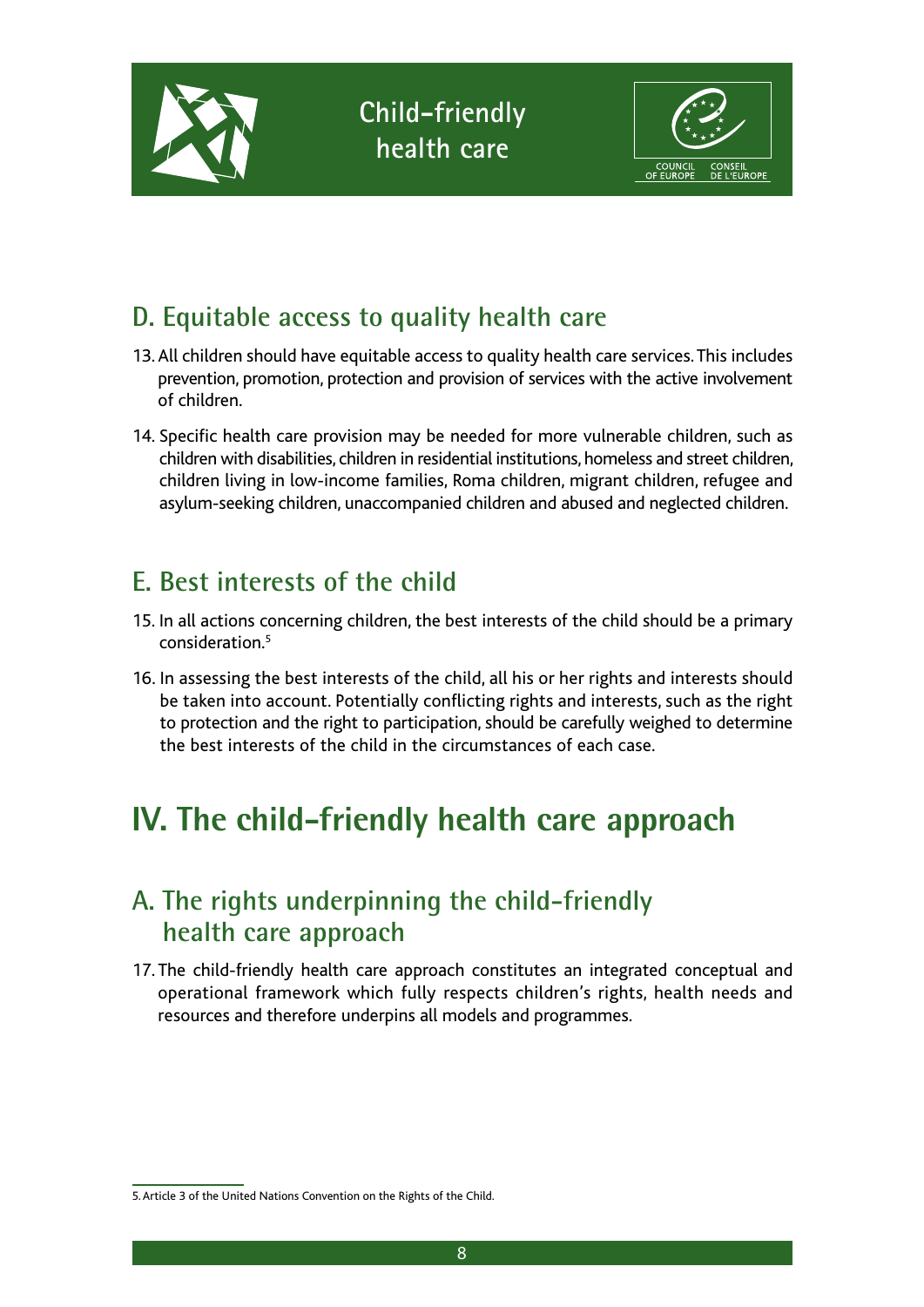



- 18. All health care systems are currently facing comparable challenges. The epidemiology of childhood conditions is changing, current systems are not achieving all their expected outcomes and there are often unacceptable variations in the quality and outcomes of services for children and families. Rising costs of health care are a constant concern. Achieving improvements is often difficult without a shared approach to the planning and delivery of services, and for the achievement of better value with the combined resources available, it is essential that all services and stakeholders work together.
- 19. The importance of good co-ordination and continuity of care based on an integrated and multi-disciplinary approach, sometimes referred to as a "continuum of care", should not be underestimated. This extends across the traditional boundaries of primary, secondary and tertiary health care organisations, involving health, education, social care and justice systems whether in the public, private or voluntary sectors.
- 20. The aim of the child-friendly health care approach is to integrate the relevant rights of children with respect to health and health care into a practical framework that drives cultural change and consequent improvement in all services which contribute to the health and well-being of children. This approach should be applicable at the level of policy/planning development, at the service-delivery level and at the level of individual children and families. The approach is universal, but one which each member state can adapt to its own situation.
- 21. "Child-friendly health care" includes the notion of "family-friendly", facilitating bonding between newborn babies and their mother/parents, facilitating contacts between the child and his or her family and preventing the separation of the child from his or her family unless it is in the best interest of the child..
- 22. Five principles, enshrined in the conventions outlined in the preamble, are particularly relevant to the child-friendly health care approach:

#### *Participation*

- 23. Participation means that children have the right to be informed, consulted and heard, to give their opinions independently from their parents and to have their opinions taken into account. It implies the recognition of children as active stakeholders and describes the process by which they take part in decision making. The level of child participation depends both on his or her age, evolving capacities, maturity and on the importance of the decision to be taken.
- 24. Parents and families should encourage children to participate in family, community and society decision making – encouraging increasing independence and reducing their support as the child's capacity for autonomy and independence develops.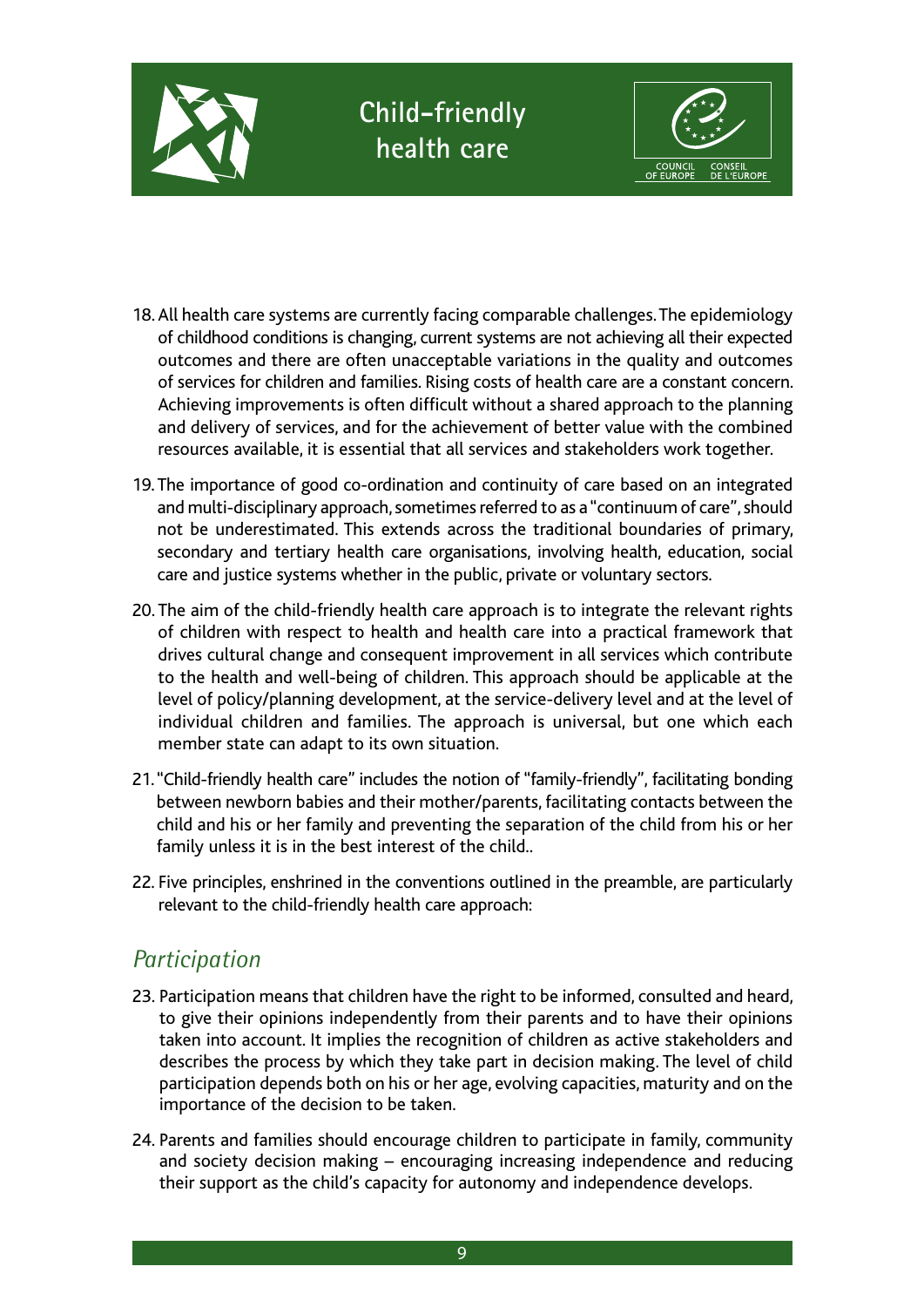

### **Child-friendly health care**



#### *Promotion*

25. Health promotion is "the process of enabling people to increase control over their health and its determinants and thereby improve their health".<sup>6</sup> Promotion therefore includes all actions that allow children to become more involved in their own health and increase their exposure to positive determinants of health (defined as factors which will improve health or well-being). Health promotion covers not only activities in families and communities, directed at health determinants or lifestyles, but also factors in health care services and settings which will improve outcomes.

#### *Protection*

26. Health protection includes all actions that either limit or avoid children's exposure to any hazard which can be defined as a factor that has the potential to cause harm. Hazards can occur in families, communities and health services. Medical interventions can cause harm and patient safety perspectives highlight the fact that children are particularly vulnerable to medication errors and hospital-acquired infections.

#### *Prevention*

27. Prevention is an active process the aim of which is to avoid future health, social or emotional problems in order to enable the fullest realisation of human potential. This includes action to reduce adverse health determinants, to prevent the development of a disease or condition, to avoid complications of a disease or condition, to prevent the impact of a disease or condition on the lifestyle or aspirations of an individual

and to prevent harm caused by a service or intervention.*Provision*

28. Provision refers to any service which contributes to the health and well-being of children and families, and therefore includes more than just traditional health services. "Pathway-based provision" is a concept that describes all the component parts that need to be in place and working well together to achieve an excellent patients' experience which brings about optimal outcomes for children and families in their journey safely through services.

<sup>6.</sup> Health Promotion Glossary, WHO, 1998.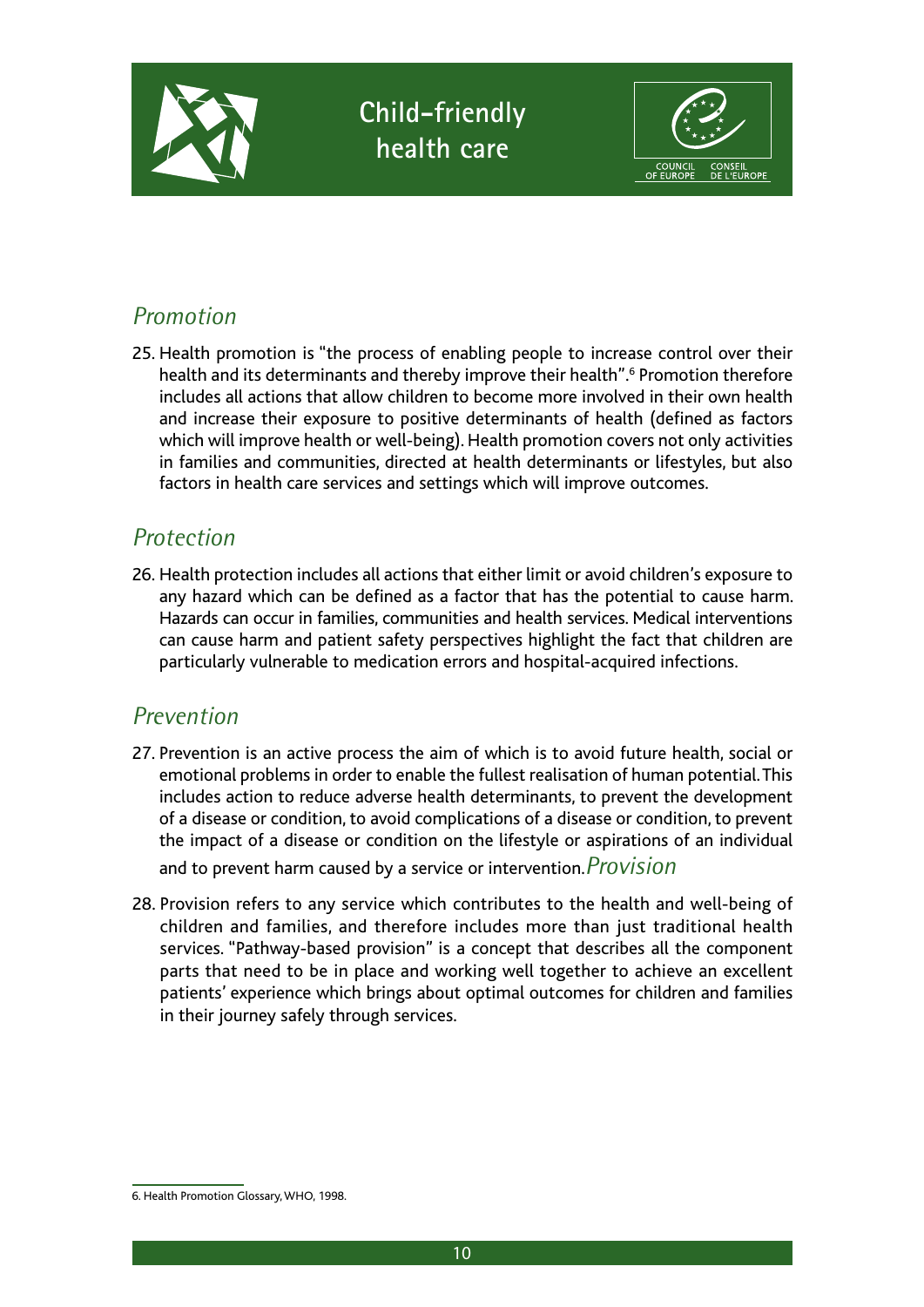



### **B. A description of the child-friendly health care approach**

- 29. The goal of the child-friendly health care approach is to ensure that the right things happen, to the right children, at the right time, in the right place and using the right staff, who are supported in the right way, to achieve the right outcomes, all at the right cost. Overall, the aim is to improve the quality of health care primarily defined by effectiveness, efficiency and equity simultaneously with attention to patient safety and satisfaction/experience. To this end, the purpose of the services should be combined with the relevant child-friendly principles in a practical approach that is applicable to individual children and families, those providing services and which informs higher levels of service planning and policy development.
- 30. The child-friendly health care approach assumes that at the heart of all services are the needs of children and their families. Services are then designed to enable the child and his or her family to receive a whole range of interventions, including promotion, prevention and treatment and the help and support they require, in a way that suits them and their circumstances. The individual experience of a service is called a "journey", groups of similar journeys are called a "pathway", with each individual component part being delivered by a team, with all the teams working collaboratively within a "network" that strives for continuous quality improvement.
- 31. For many long-term conditions, there is an initial pathway which spans the development of the condition, its identification, initial assessment and management. This is followed by a cyclical pathway where the condition is reviewed on a regular basis with a focus on the best management of the condition and prevention of complications or other morbidities. There is then a transition pathway which may represent the transition to adult services, transition back to normal if the condition has been cured, or, in the worst case, into palliative care services if there is further deterioration likely to result in death.
- 32. There are generally four components for each pathway: prevention, identification, assessment and interventions. Each of these components needs to be evidence-based, delivered by competent practitioners working in teams, provided in the right place and at the right time in order to ensure the right outcomes at the right price.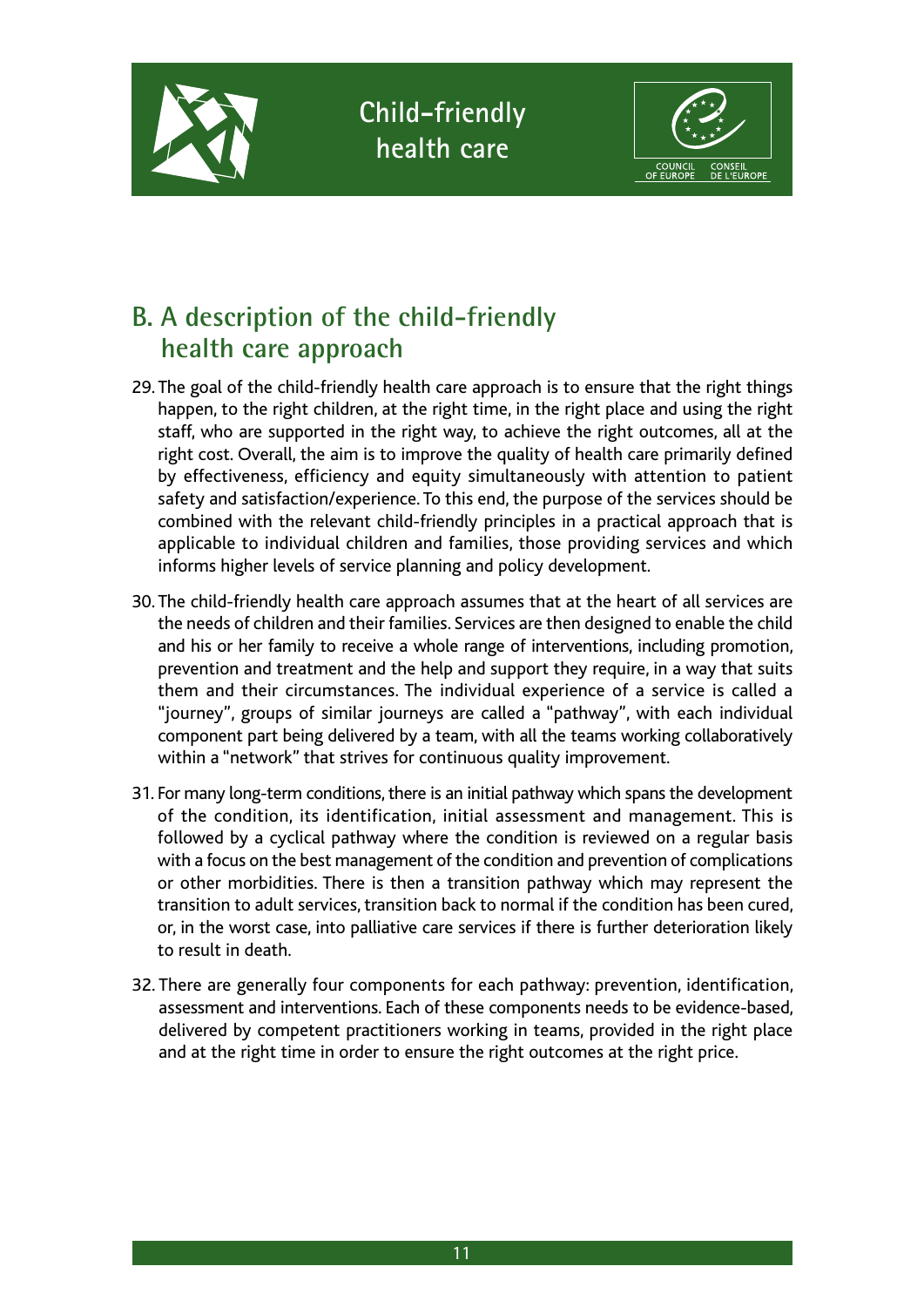

- 33. The child-friendly health care approach recognises that interventions should focus not only on managing the child's health condition, but also on their physical or social environment, thus avoiding the medicalisation of social problems. It includes addressing environmental issues (air and water quality, sanitation), socio-economic problems (poverty, social exclusion, poor housing and nutrition), access to education, or parental issues (parenting skills, parents' mental health, domestic violence or substance abuse).
- 34. It is important to stress the need to support children in cases where parents suffer from severe physical or psychiatric conditions, drug abuse or when parents suddenly die.
- 35. At each stage of the pathway, children, according to their age and maturity, and their families should be fully informed and involved. Children should be encouraged to exercise their right to participate in the decisions being made about their health or condition. Such involvement is particularly important in the cases of long-term conditions so that children are fully prepared to play an active role in managing their condition.
- 36. The pathway, whether initial, cyclical or transitional, should have a clear, proactive focus on prevention, either through the promotion of well-being, the protection from possible harm or early detection of potential problems.

### **C. Application and advantages of the child-friendly health care approach**

37. The most important benefit of the adoption of the child-friendly health care approach is to bring about harmony and synergy between all the interested parties – government departments, organisations or professional groups, including children and families themselves – to create an integrated system allowing them to work together on the planning of future services for children and to consolidate and improve existing services. Three examples, corresponding to three different perspectives, will be used to demonstrate the application and advantages of the child-friendly health care approach: those of children and families, service providers and policy makers/planners.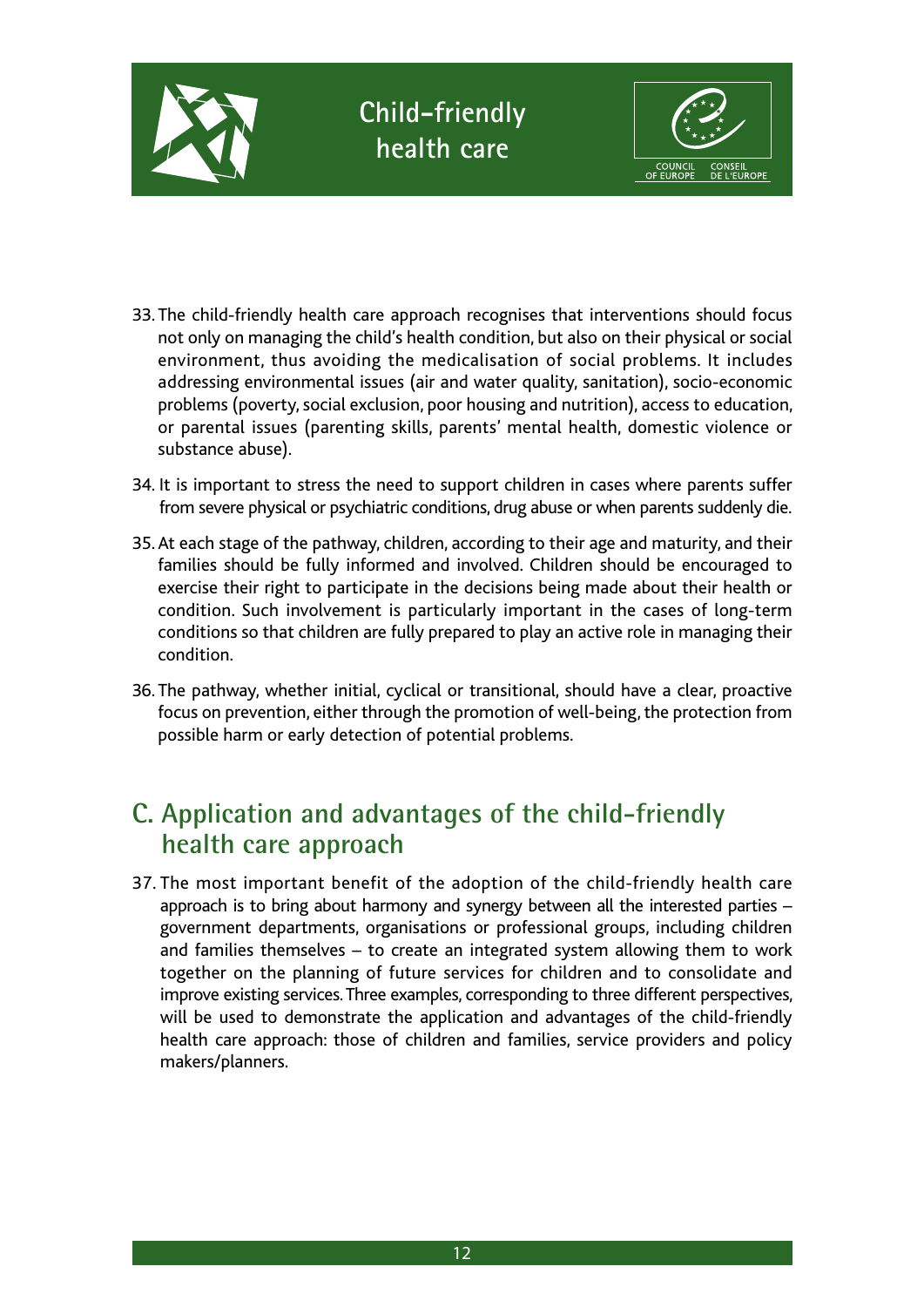



38. This child-friendly approach will bring the following advantages to children and families:

- i. a comprehensive range of services which both promote and protect their health, coupled with timely, accessible and affordable services when problems occur;
- ii. when using services, all component parts required to achieve a good outcome should be in place and work well together;
- iii. they are able to participate in decisions concerning them and are encouraged to provide feedback on their experience of services.
- 39. Service providers focus on ensuring that evidence-based interventions are delivered by competent practitioners, in the right place and at the right time. Good co-ordination and coherence between different interventions and institutions should be underlined as key points of a successful strategy. The advantages should be:
	- i. improved safety, experience and outcomes;
	- ii. a workforce committed to multidisciplinary collaboration, innovation, learning and improvement;
	- iii. reduced costs if the potential for prevention is realised.
- 40. Concerning policy makers<sup>7</sup>/planners: the child-friendly health care approach can be used as a policy/planning tool to align objectives and values between:
	- i. government departments, professional bodies and other agencies responsible for policy development;
	- ii. organisations responsible for the commissioning and planning of services by different agencies;
	- iii. by organisations and agencies responsible for the regulation and improvement of services.

## **V. Implementing the child-friendly health care approach**

41. The priorities for implementation vary considerably between and within different member states. Three options are available, allowing for the development of an "integrated learning system", which is the practical tool for implementation of the child-friendly health care approach, based on the five guiding principles.

<sup>7.</sup> The term "policy" is used in the sense of "courses of action, regulatory measures, laws, and funding priorities concerning a given topic instituted by a government, its departments or representatives".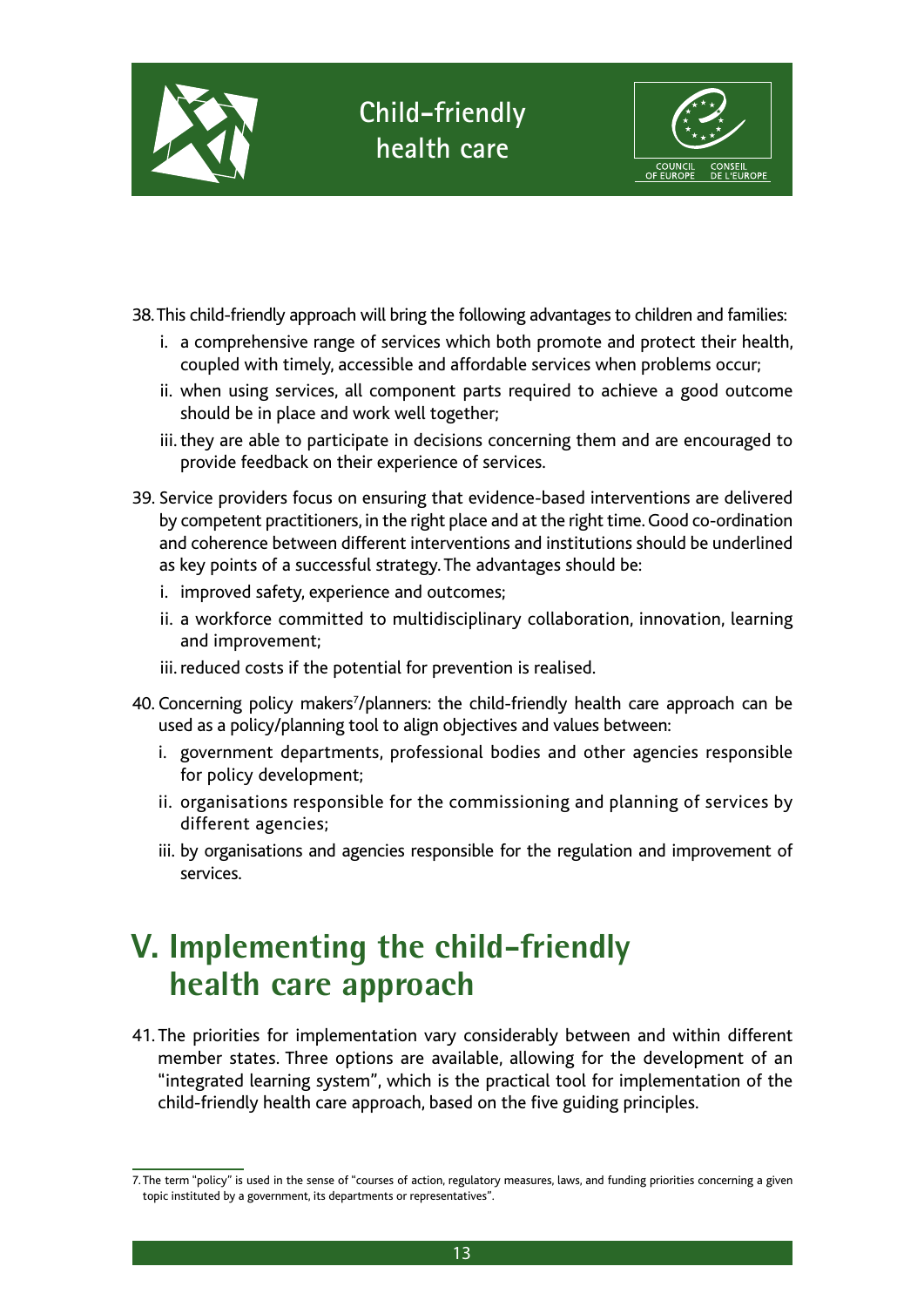

### **Child-friendly health care**



### *Participation*

- 42. Meaningful participation requires children and families to be fully informed about the issues they are considering in order to improve the quality of their decision making. This requires relevant information to be presented in ways appropriate to the level of development and capacity of the child. Participation should be exercised at three levels:
	- i. individual decision making, whether this be lifestyle choices or involvement in medical decision making. Implementation will require accessible information, clinical staff able to communicate with children and measures for mediation when differences occur;
	- ii. children should be given the opportunity to provide feedback on their experience after they have used services. Implementation will require the development of assessment of both patient-reported outcome and patient-reported experience and different methods of involving them in the process (individually and with peers);
	- iii. with increasing maturity and capacity, children should be involved in the policy/ planning process for the services they use. Implementation will require appropriate training/learning opportunities to enable them to participate in this process, for example understanding priority setting.

#### *Promotion*

- 43. Effective health promotion requires synergy between evidence-based interventions at a number of levels simultaneously. It is relevant to all children, particularly the most vulnerable, and those using health services:
	- i. **All children.** All children should participate in health-promotion programmes and policies, such as child-friendly cities, child-friendly schools, and child-friendly child care;
	- ii. **Vulnerable children.** The determinants of health are not equally distributed among children in society, whether they be social, emotional or financial. Where there is poor parental health, especially mental health, learning difficulties or substance abuse, children will require additional targeted support to enable them to reach their maximum potential. Implementation will require a variety of evidence-based interventions being accessible;
	- iii. **Children using health services.** Where children have repeated or long-term contact with health services, for example with complex illness, head injury rehabilitation or severe mental health problems, it is imperative that they maintain contact with their families and their friends and that their education or future health is not impaired through a prolonged stay in hospital.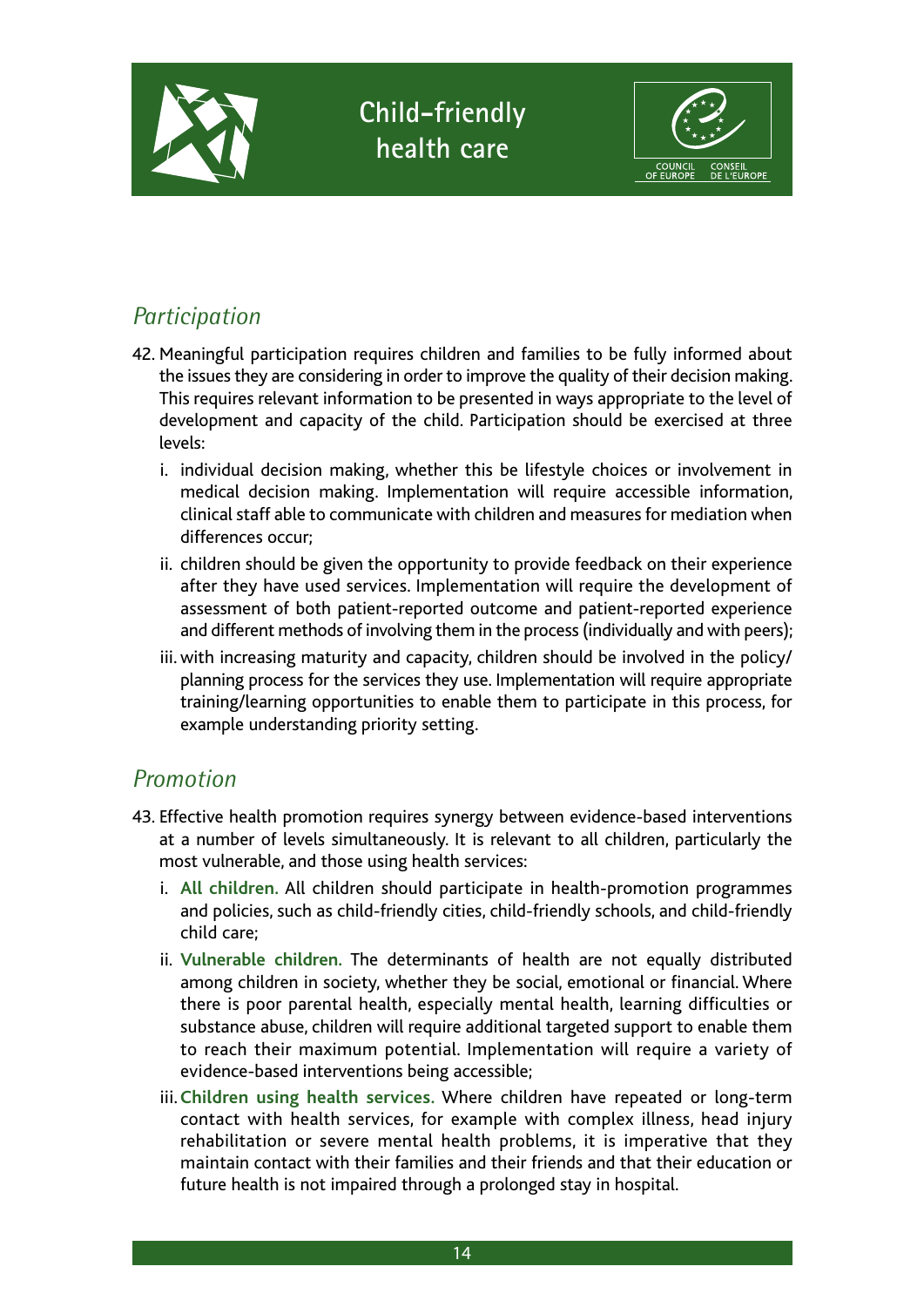

44. In order to implement the approach it may be necessary to consider the financial impact for parents whose children have long-term conditions, to offer children the possibility to have schooling in hospital and to encourage systems for maintaining contact with friends and family.

#### *Protection*

- 45. All children require protection from potential health hazards, but some children are more vulnerable than others either because they have a long-term condition that impairs their abilities, or because they live in sub-optimal circumstances. Children who use health services should be protected from either deliberate or unintended harm while using services:
	- i. **All children.** All children require protection from physical, social, emotional or financial harm. Implementation will require interventions to improve the physical environment (for example, the quality of housing, air quality, reducing the risk of injuries and preventing violence), to improve the social environment by improving parents' parenting capacity, to prevent bullying or racism and to support families on low incomes;
	- ii. **Vulnerable children.** Children with long-term conditions, whether illness or disability, require special protection from the recognised hazards that might affect them;
	- iii. **Children using health services.** All interventions and systems have the potential to cause harm and/or adverse effects. Children are often at greater risk than adults due to their immaturity and less developed language and communication skills. Implementation will require the development of a coherent and comprehensive patient-safety policy framework, including a child-friendly reporting system for adverse events in order to learn from such incidents. Professionals working with and for children should, where necessary, be subject to regular vetting, according to national law, to ensure their suitability to work with children.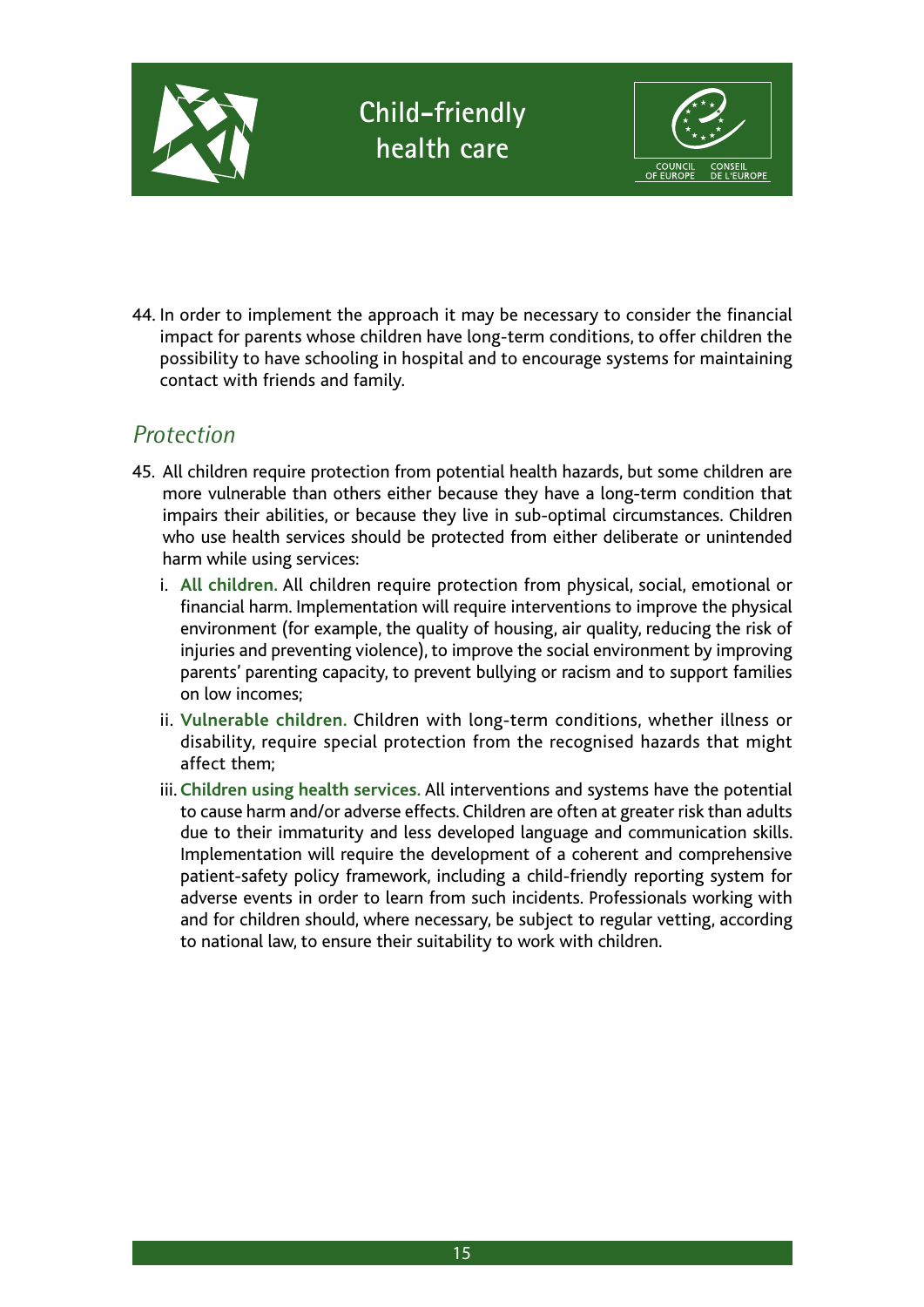

#### *Prevention*

- 46. Proactive planning is central to preventing future problems. Unlike promotion or protection, prevention is targeted towards problems which could arise for which there are effective interventions:
	- i. primary prevention includes mainly population-based interventions such as vaccination programmes, the prevention of dental caries through fluoridation of water supplies, or the prevention of neural tube defects through folate supplementation in cereals;
	- ii. secondary prevention may be population-based, such as the early detection of deafness through neonatal hearing screening programmes, or targeted towards specific groups of children to prevent, for example, the secondary complications of diabetes, or hip dislocation in children with cerebral palsy;
	- iii. tertiary prevention requires interventions to prevent secondary disabilities or deficiencies arising from established medical conditions.
- 47. Implementation of the approach is on two levels. Member states should decide which promotion and prevention programmes should be implemented on the basis of the entire population and which should be targeted at a selected population of children. At an individual level, health professionals, children and their families should proactively plan the management of a child's condition, recognising the likely complications or associated disabilities and thereby reduce their impact on the child's quality of life and everyday living.

#### *Provision*

- 48. Provision is based on pathways: there are four components common to the three stages (initial, cyclical and transitional) of a pathway for a long-term condition, the component parts of each being prevention, identification, assessment and interventions. Each component part should be:
	- i. evidence-based;
	- ii. delivered by competent practitioners;
	- iii. delivered in the right way, in the right place, at the right time.
- 49. Implementation of the approach will require applying evidence-based and userfriendly guidelines for health professionals and families and make this evidence easily available to create an alignment of clinical expectations between patients and carers. Maintaining the competence of individuals working with children and families requires initial "child-friendly health care" training, support for staff implementing innovative measures in order to create child-friendly health care, and rewards for doing so. Likewise, assisting children to become "knowledgeable patients" is essential to achieve good outcomes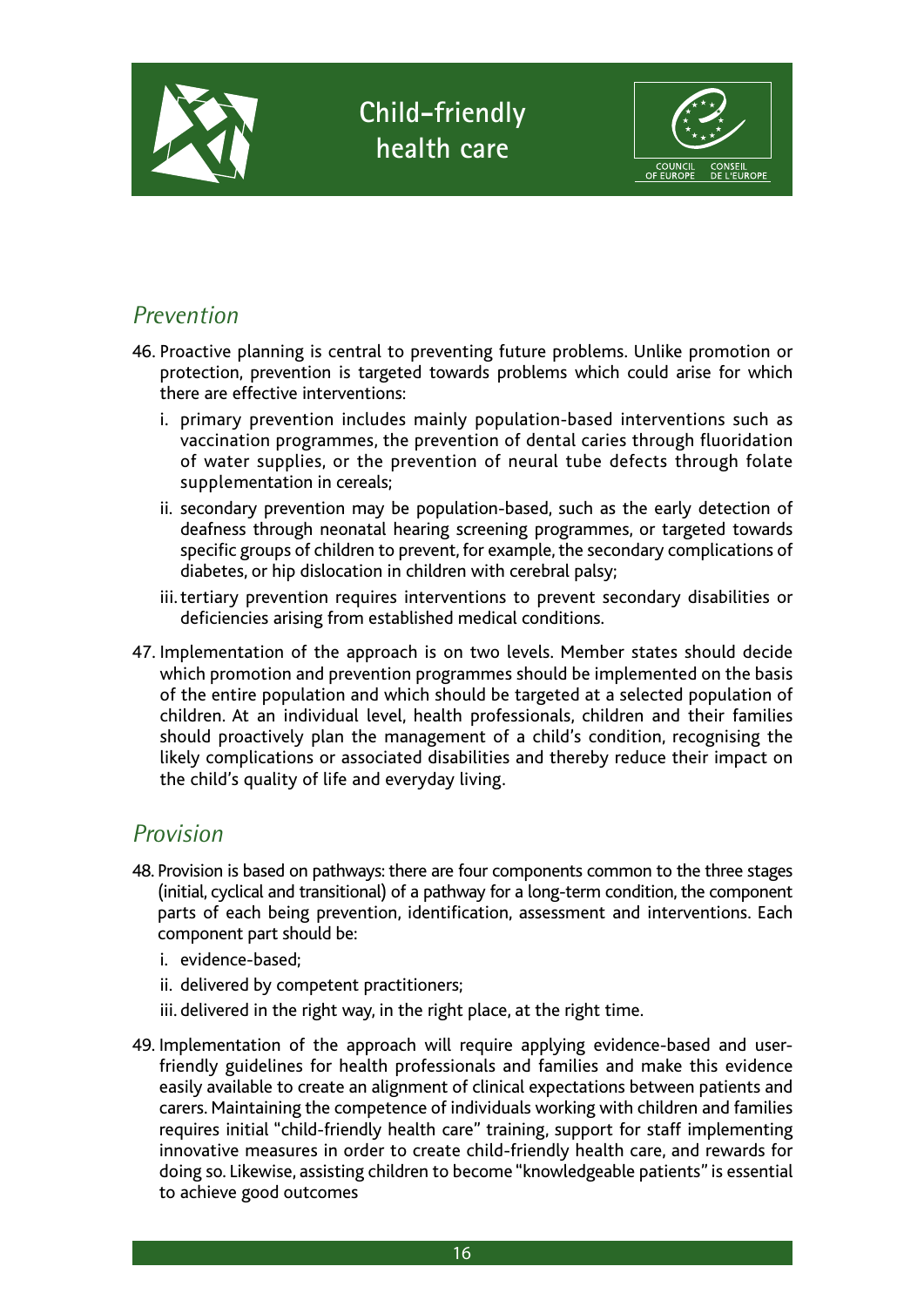

- 50. Health care should be readily accessible to the population. Where possible, care should be delivered close to the child's home or in a familiar environment, for example in pre-school or school, where the child feels comfortable and where care can be delivered in partnership with his or her parents or carers. Where care needs to be delivered in hospital, the environment should be adapted to meet the needs of the child.
- 51. Child-friendly health care as an "integrated learning system": the child-friendly health care approach integrates the purpose and principles of the system into a practical approach based on pathways, which continually drives quality and improvement of services. Three component parts are essential in creating this virtuous cycle of continuous quality improvement and learning:
	- i. clarity of purpose and principles;
	- ii. a pathway-based framework for delivery;
	- iii. a system which encourages innovation, learning and improvement.
- 52. Implementation requires the adoption, and where necessary adaptation, of this approach by all the agencies, organisations and professional groups contributing to services for children and families. It is particularly important to achieve alignment and synergy between:
	- i. policy makers from different sectors;
	- ii. commissioners, providers and regulators of services;
	- iii. health, education and social-care organisations.
- 53. It is essential to integrate a culture of learning and improvement into service delivery. Each agency should have a similar approach to the choice of evidence-based interventions, priority setting, maintaining staff competence, working in teams and continuous quality improvement.
- 54. Feeling safe, secure and comfortable should be part of the child's therapeutic process. This requires staff to be "child-friendly" and both culturally and clinically competent. Health care should be provided in a "child-friendly" environment, and separately from adults where appropriate. Fear, discomfort and pain should be recognised, assessed and managed using age-appropriate interventions.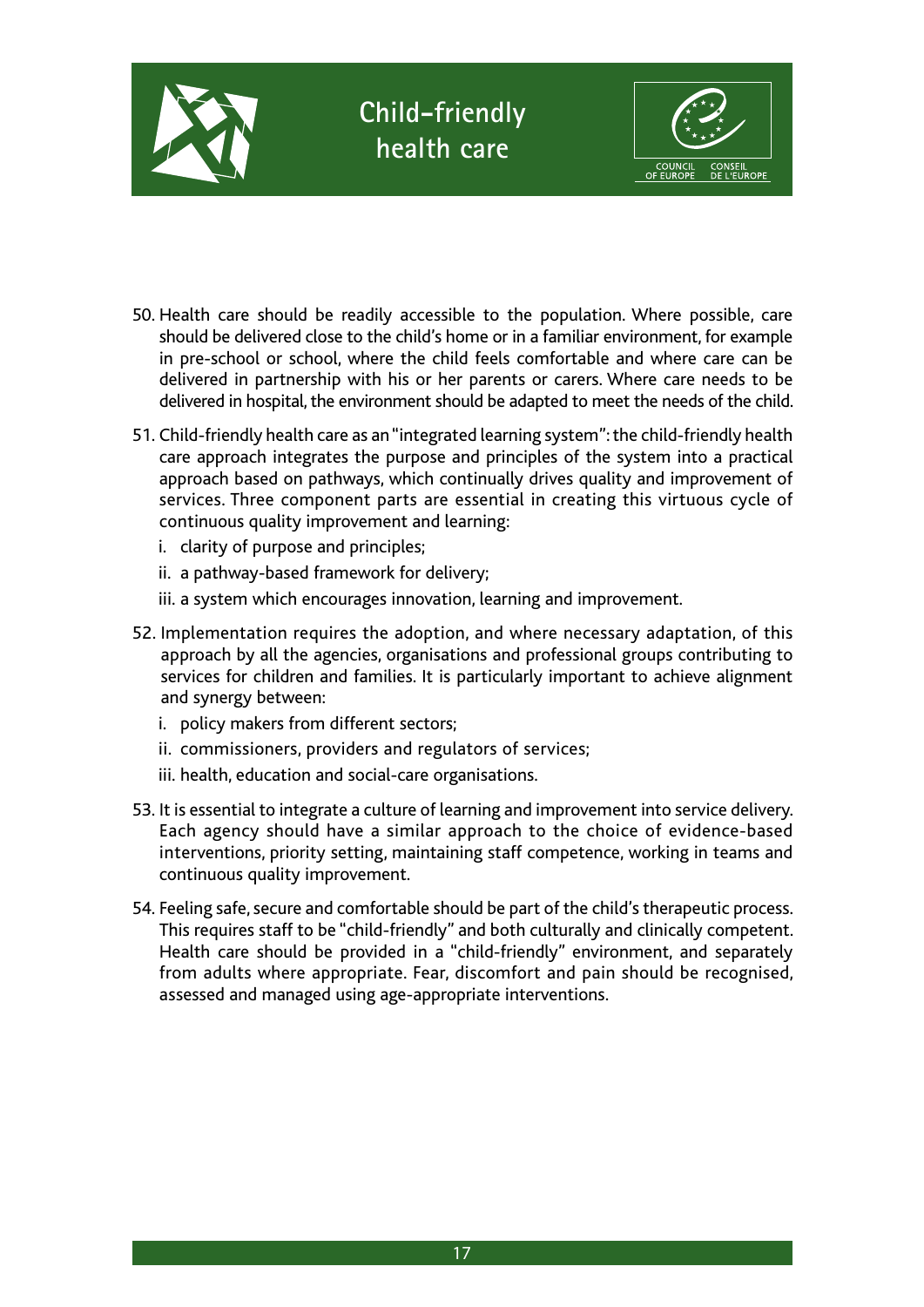



## **VI. Promoting the child-friendly health care approach**

- 55. The promotion of a child-friendly health care approach would require all member states to recognise the importance of children's rights at all times, in all settings. Three levels of promotion would be required:
	- i. promotion of children's rights;
	- ii. promotion of the principles, applicable to children's health services;
	- iii. promotion of the child-friendly health care approach, which integrates the principles into a practical model for service planning, delivery and improvement.
- 56. Success will depend on an alignment of motivation, thinking and action at three different levels: policy making, service planning and individual care.
- 57. Member states should endorse the child-friendly health care approach at an appropriate level and facilitate the incorporation and, where appropriate, the adaptation of the child-friendly health care approach into policies, service planning and practice, coupled with the development of relevant measures to monitor implementation.
- 58. Member states should include the principles proclaimed by the United Nations Convention on the Rights of the Child, the European Social Charter and the Revised European Social Charter, the European Convention on the Exercise of Children's Rights and the European Charter for Children in Hospitals, in all their policies, plans, and programmes.
- 59. Member states should organise activities or educational initiatives to promote children's rights. Human and children's rights should be integrated into the school curriculum, including links with health and emphasising the needs of vulnerable children, such as children without parental protection, those with long-term conditions and poor or marginalised groups of people in society.
- 60. Member states should endorse, disseminate and adapt the child-friendly health care approach to the planning and delivery of services, in order to drive improved effectiveness, efficiency, safety and equity within health care services.
- 61. Member states should promote the effective participation of children in improving their health, in taking part in decision making related to their care, in planning health care activities and evaluating the results, according to their age and maturity.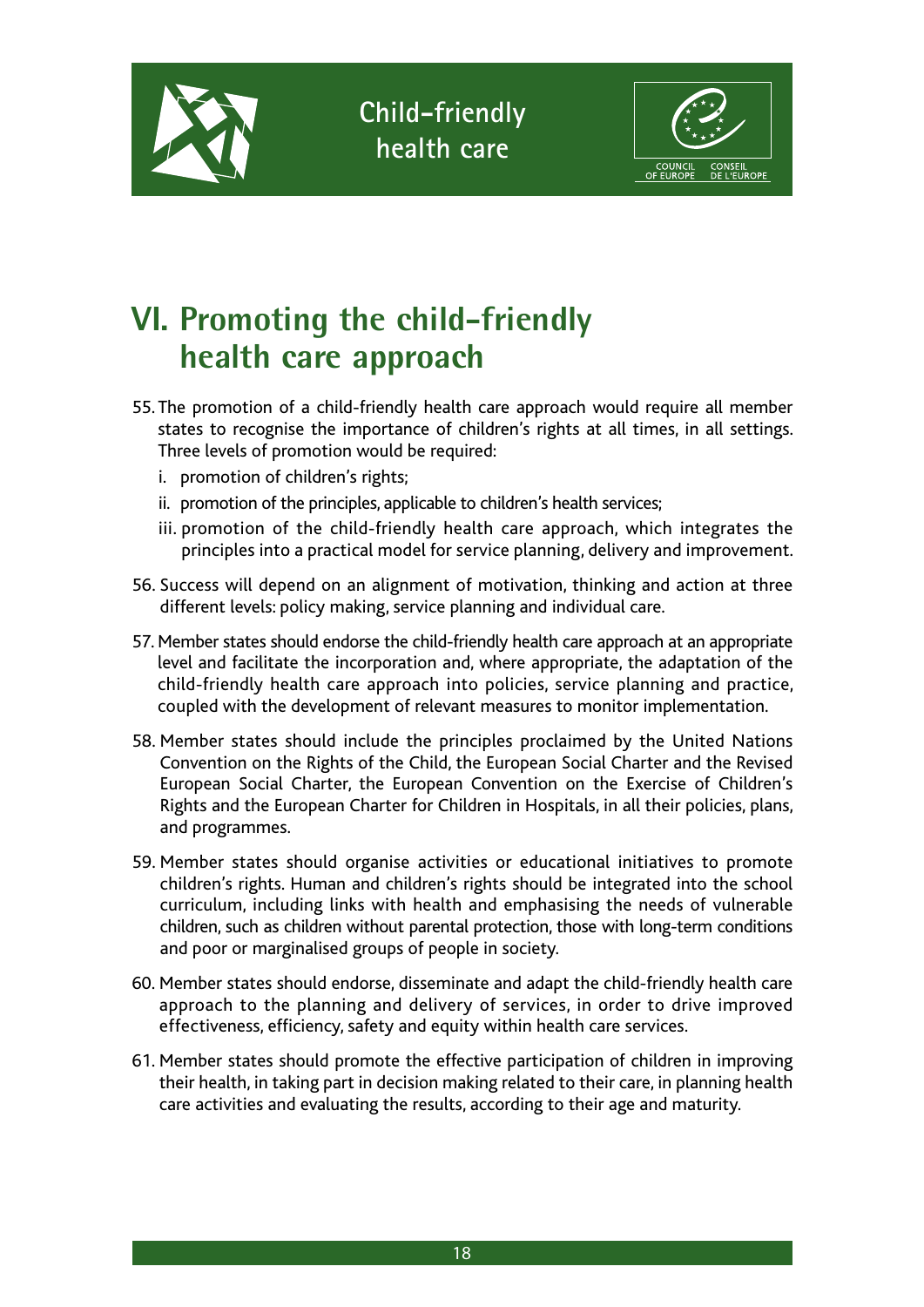

- 62. Member states should support programmes and policies aimed at raising the awareness of children and their parents of their rights to active participation in decision making and the promotion and protection of their health, by creating legal structures and policies that support the promotion of children's rights in health care, if these do not already exist.
- 63. In line with the "Health in All Policies" approach, governmental organisations and other relevant stakeholders contributing to the health and well-being of children should work together and strive to continually improve the quality of their services, especially safety, outcomes and experience/satisfaction of the users.
- 64. Member states should pay particular attention to the investment in services for children and families in order to secure sufficient resources to create a healthy future generation.
- 65. Member states should involve relevant institutions and stakeholders to measure and monitor the implementation of the child-friendly health care approach in their health care policies and practice.
- 66. Member states should exchange practice and promote international co-operation in the field of child-friendly health care.